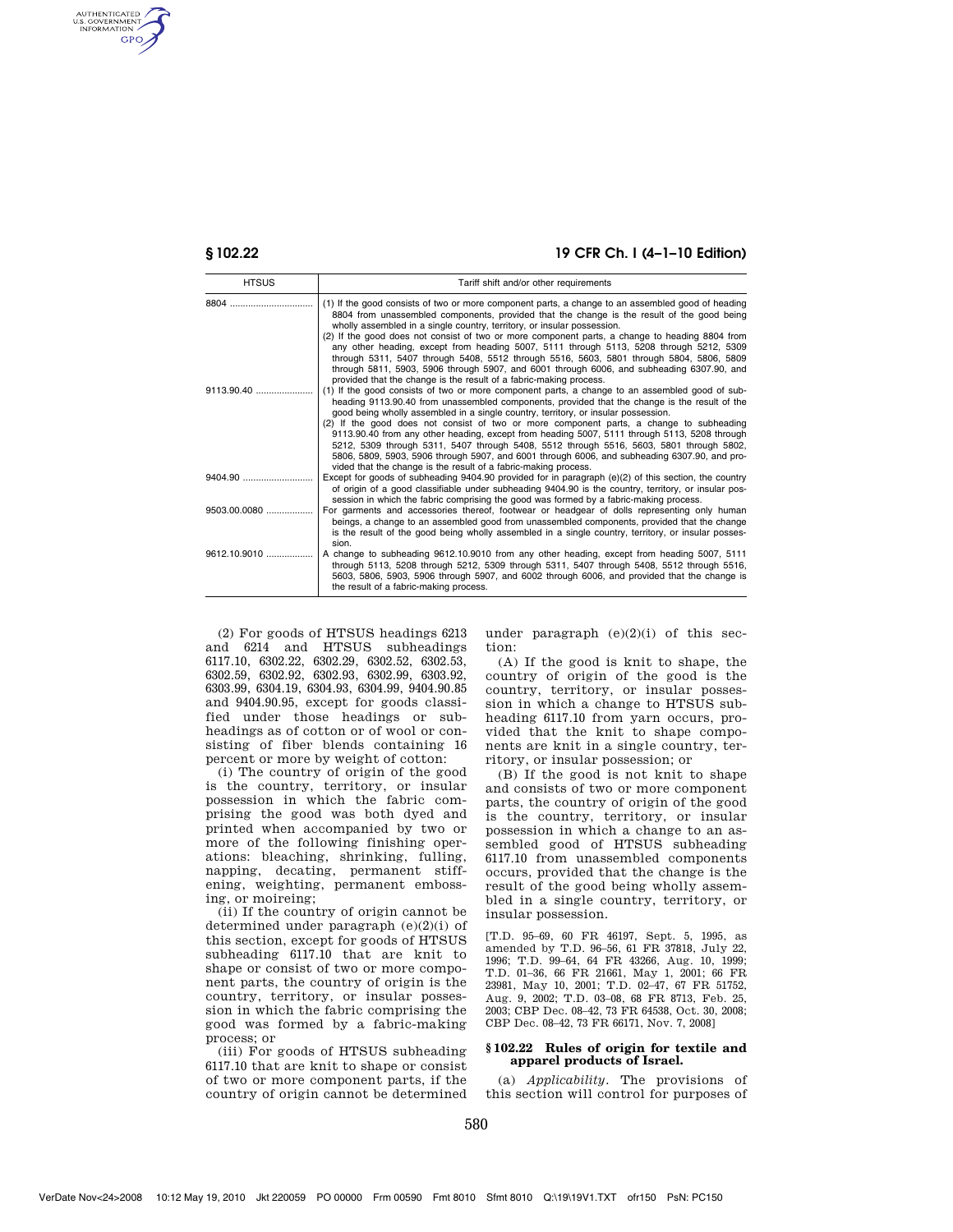# **U.S. Customs and Border Protection, DHS; Treasury § 102.22**

determining whether a textile or apparel product, as defined in  $$102.21(b)(5)$ , is considered a product of Israel for purposes of the customs laws and the administration of quantitative limitations. A textile or apparel product will be a product of Israel if it is wholly the growth, product, or manufacture of Israel. However, a textile or apparel product that consists of materials produced or derived from, or processed in, another country, or insular possession of the United States, in addition to Israel, will be a product of Israel if it last underwent a substantial transformation in Israel. A textile or apparel product will be considered to have undergone a substantial transformation if it has been transformed by means of substantial manufacturing or processing operations into a new and different article of commerce.

(b) *Criteria for determining country of origin for products of Israel.* The criteria in paragraphs  $(b)(1)$  and  $(b)(2)$  of this section will be considered in determining whether an imported textile or apparel product is a product of Israel. These criteria are not exhaustive. One or any combination of criteria may be determinative, and additional factors may be considered.

(1) A new and different article of commerce will usually result from a manufacturing or processing operation if there is a change in:

(i) Commercial designation or identity;

(ii) Fundamental character; or

(iii) Commercial use.

(2) In determining whether merchandise has been subjected to substantial manufacturing or processing operations, the following will be considered:

(i) The physical change in the material or article as a result of the manufacturing or processing operations in Israel or in Israel and a foreign territory or country or insular possession of the  $II.S.$ 

(ii) The time involved in the manufacturing or processing operations in Israel or in Israel and a foreign territory or country or insular possession of the U.S.;

(iii) The complexity of the manufacturing or processing operations in Israel or in Israel and a foreign territory or country or insular possession of the U.S.;

(iv) The level or degree of skill and/or technology required in the manufacturing or processing operations in Israel or in Israel and a foreign territory or country or insular possession of the U.S.; and

(v) The value added to the article or material in Israel or in Israel and a foreign territory or country or insular possession of the U.S., compared to its value when imported into the U.S.

(c) *Manufacturing or processing operations.* (1) An article or material usually will be a product of Israel when it has undergone in Israel prior to importation into the United States any of the following:

(i) Dyeing of fabric and printing when accompanied by two or more of the following finishing operations: bleaching, shrinking, fulling, napping, decating, permanent stiffening, weighting, permanent embossing, or moireing;

(ii) Spinning fibers into yarn;

(iii) Weaving, knitting or otherwise forming fabric;

(iv) Cutting of fabric into parts and the assembly of those parts into the completed article; or

(v) Substantial assembly by sewing and/or tailoring of all cut pieces of apparel articles which have been cut from fabric in another foreign territory or country, or insular possession of the U.S., into a completed garment (e.g., the complete assembly and tailoring of all cut pieces of suit-type jackets, suits, and shirts).

(2) An article or material usually will not be considered to be a product of Israel by virtue of merely having undergone any of the following:

(i) Simple combining operations, labeling, pressing, cleaning or dry cleaning, or packaging operations, or any combination thereof;

(ii) Cutting to length or width and hemming or overlocking fabrics which are readily identifiable as being intended for a particular commercial use;

(iii) Trimming and/or joining together by sewing, looping, linking, or other means of attaching otherwise completed knit-to-shape component parts produced in a single country,